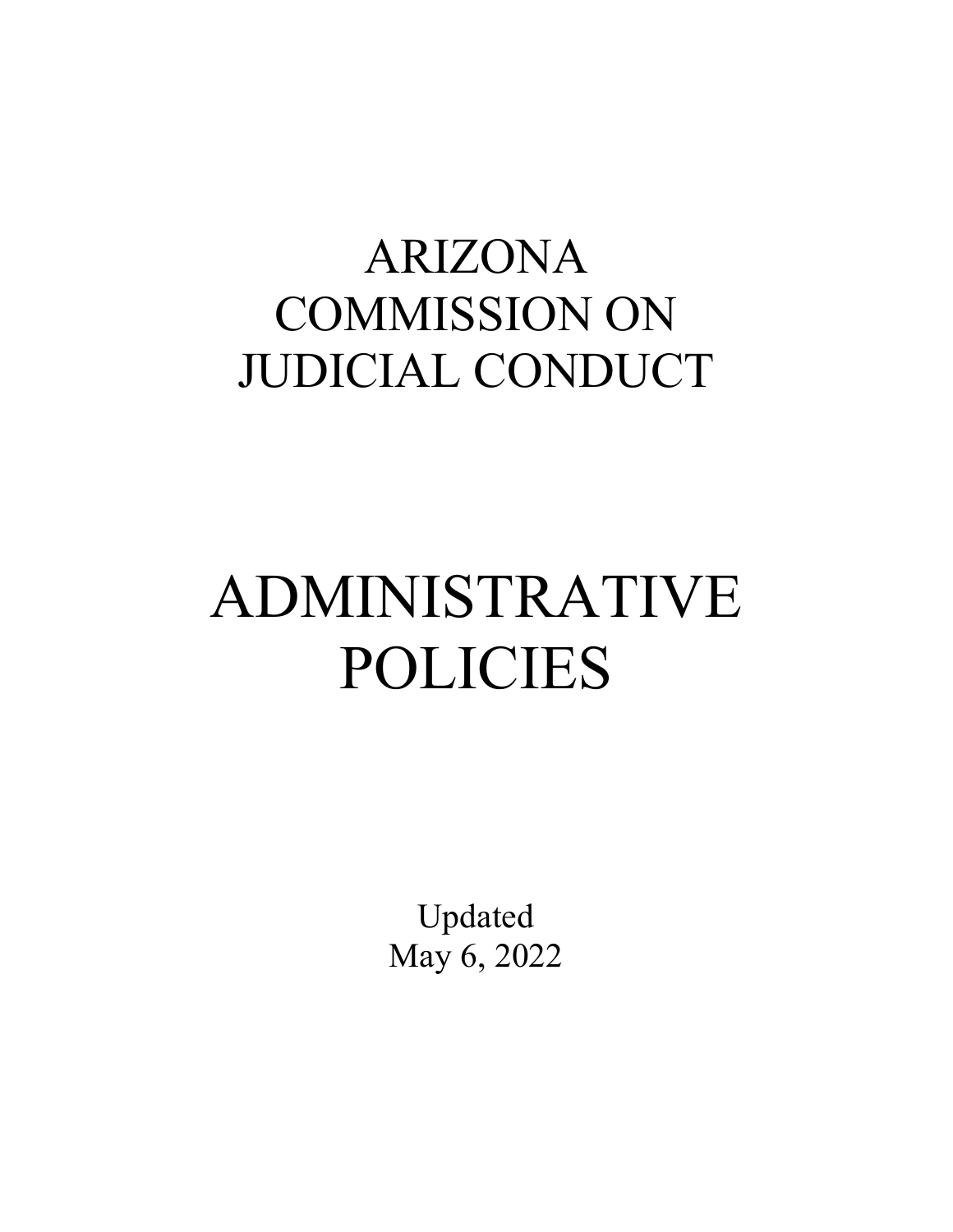### **ADMINISTRATIVE POLICIES**

The Commission on Judicial Conduct has adopted the following administrative policies in accordance with Rule 4(d) of the Commission's rules.

#### **1. Commencement of investigation without written complaint**

When the conduct of a judge is brought to the attention of the Commission by the news media or some other public source, and the conduct appears to be within the jurisdiction of the Commission, the Executive Director may ask the chair for authorization to open a file and commence an investigation without a written complaint.

#### **2. Assignment of complaints involving the same judge**

When a complaint is received on a judge who is already the subject of a pending investigation, the Executive Director should assign the new matter to the same member who is reporting on the pending case.

#### **3. Complaints against multiple judges**

The Executive Director may use the following guidelines to determine when to separate or consolidate complaints involving multiple judges.

- (a) If a complaint names more than one judge and alleges facts that apply to all of the judges (e.g., "every judge involved in the underlying litigation was biased"), the complaint may be processed as a single case.
- (b) If a complaint names more than one judge but alleges different or unrelated facts that apply to the individual judges (e.g., "the first judge was biased and the second failed to rule promptly"), separate files may be opened and the cases processed separately.
- (c) Conversely, related complaints against one or more judges may be consolidated for administrative and statistical purposes when any of the following conditions exist:
	- (1) A complainant files separate complaints against different judges but repeats essentially the same facts in each complaint;
	- (2) A complainant repeatedly files the same complaint after each stage of the underlying litigation, creating what amounts to a serial complaint; or
	- (3) Different complainants file separate complaints against the same judge but investigation reveals that they are all parties, friends of parties, or witnesses who observed the same incident.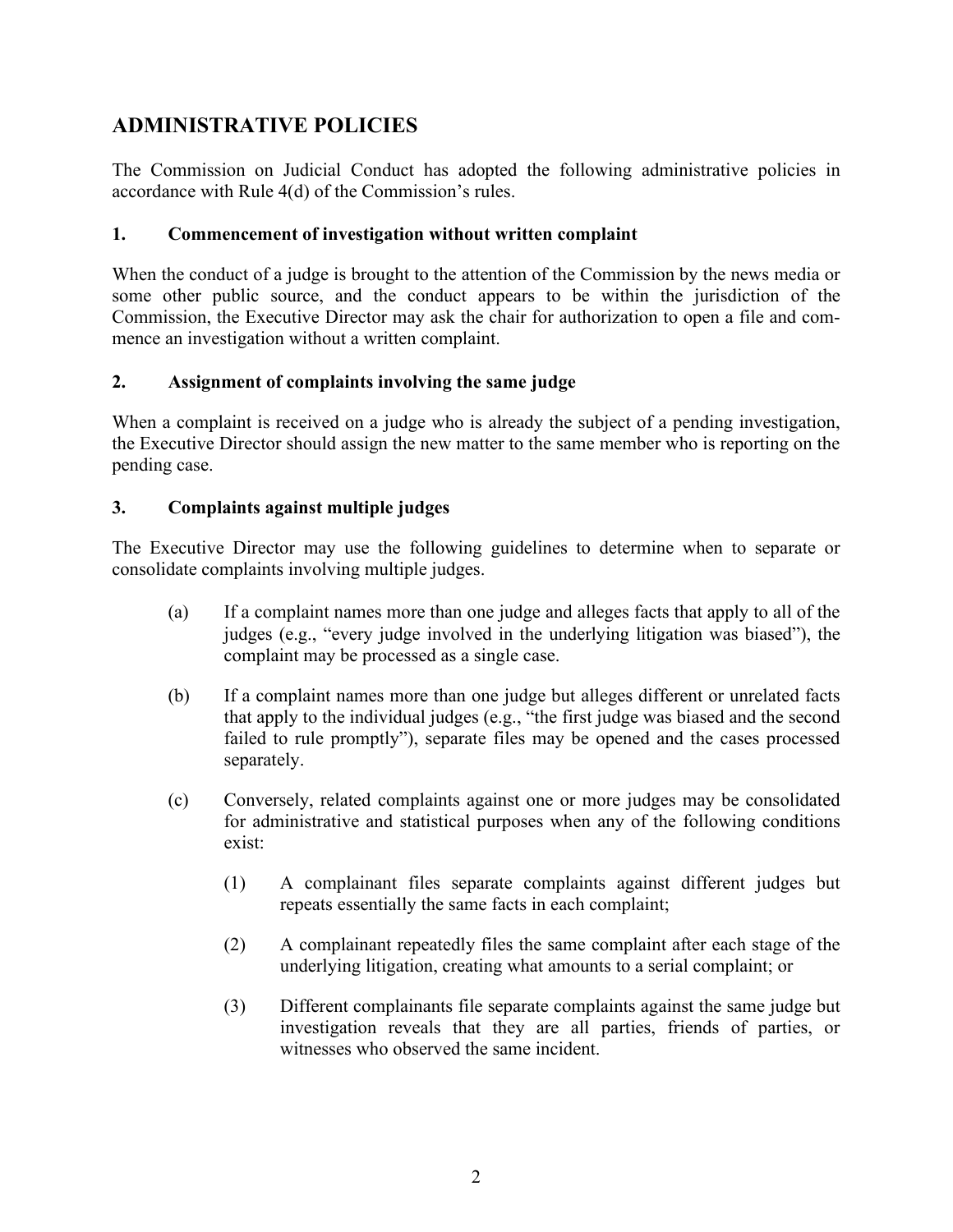#### **4. Investigation of old complaints**

As a general rule, the Commission will not investigate complaints involving allegations of misconduct that occurred more than three years prior to the date of the complaint, unless the allegations involve a long-term pattern of misconduct. It is difficult and unfair to require a judge to respond to a complaint involving conduct that occurred so far in the past that neither the judge nor the witnesses, if any still exist, would be able to accurately remember the incident. This is especially true if the alleged misconduct took place during a court proceeding for which records may no longer exist.

#### **5. Time for commencing investigation of disabilities**

Article 6.1, section 4 of the state constitution gives the Commission jurisdiction to recommend to the Supreme Court that a judge be retired for a disability that seriously interferes with the performance of his or her duties when the disability is or is likely to become permanent. Under this provision, the Commission may initiate an investigation of a potential disability at any time; however, in the absence of any statutory guidelines governing judicial disabilities, it is the policy of this Commission to initiate such an investigation whenever a judge is unable to perform a substantial portion of his or her judicial duties for a period of more than three consecutive months. It is also the policy of the Commission to encourage judges to report any illness that may affect their performance on the bench for an extended period of time.

#### **6. Withdrawn complaints**

A complaint that is frivolous, unfounded, solely appellate in nature, or outside the Commission's jurisdiction may be withdrawn at the request of the complainant and the judge will not be notified of the complaint. A complaint that merits preliminary investigation or one in which the judge has already been notified may be withdrawn only at the discretion of the Commission. When a complaint is withdrawn, the case file and the related record in the Commission's management information system shall be marked with an appropriate notice, and neither the Commission nor the judge shall be required to disclose the complaint in any future inquiry or proceeding.

#### **7. Record Retention Guidelines**

The following guidelines govern the preservation of all Commission records. As a general principle, the maintenance of Commission records in digital format is preferred.

#### **Records Relating to Complaints Against Judges**

The Commission authorizes the destruction of physical complaint records according to the following guidelines subject to material information having been entered into the Commission's case tracking database.

#### (a) **Physical Case Records**

i. **Dismissals:** Where the Commission has dismissed the case, the complaint; the judge's response, if any; the motion for reconsideration, if any; the order denying the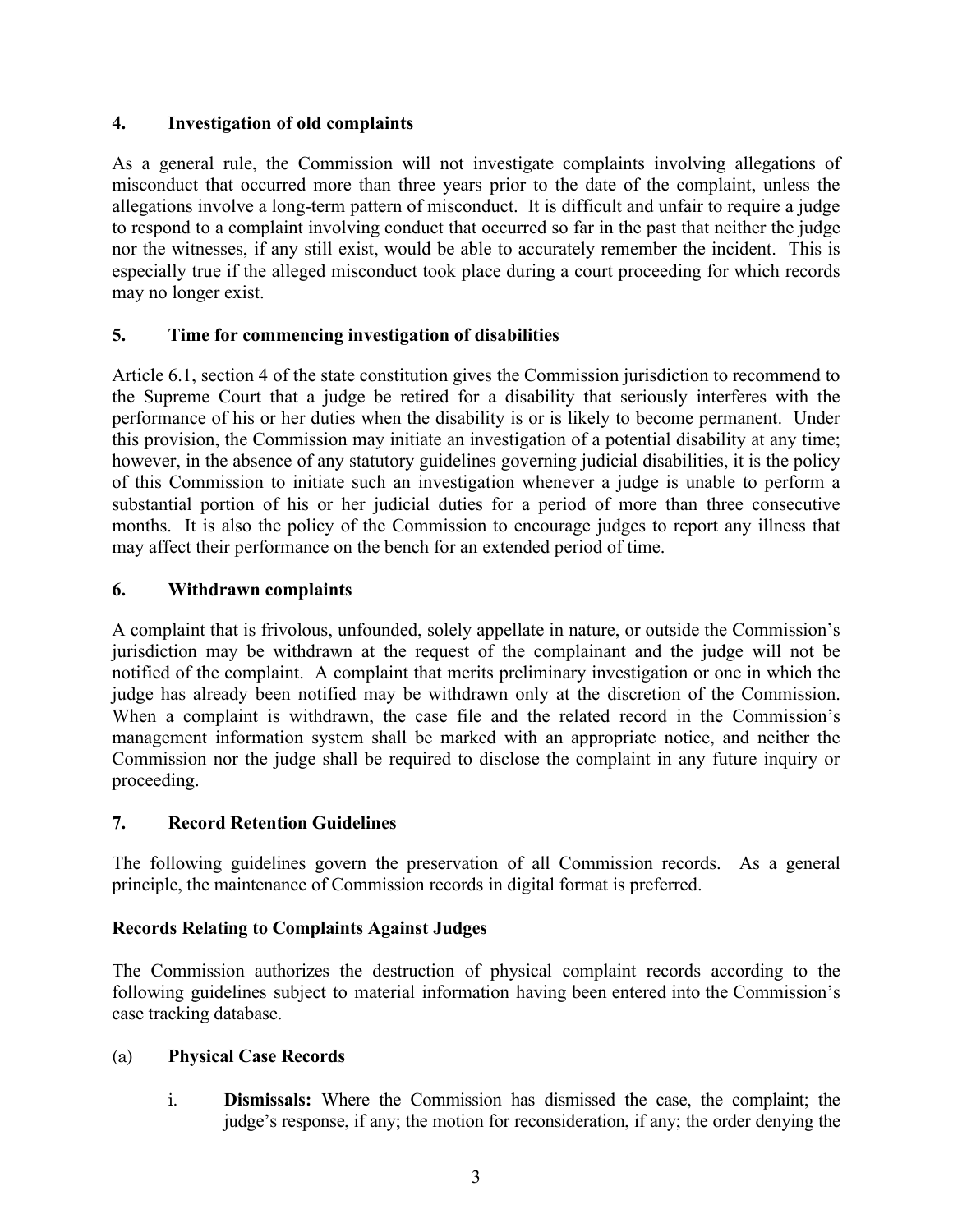motion for reconsideration, if any; the most recent version of the case summary; the dispositional order; and the dismissal with comments letter, if any, shall be preserved for two years following the final disposition date.

- ii. **Informal Sanctions:** Where the Commission has imposed an informal sanction, the complaint, including attachments; the judge's response, including attachments; the motion for reconsideration, if any, and attachments; the response to the motion for reconsideration, if any, and attachments; the most recent version of the case summary; the order granting/denying the motion for reconsideration; final dispositional order; reprimand notification letter to the complainant and/or judge; and the reprimand notification letter to the presiding judge, shall be preserved for three years following the final disposition date. This section shall also govern the retention of records in those cases in which the Commission may have initially imposed an informal sanction, but through the motion for reconsideration process, that sanction was rescinded.
- iii. **Formal Case Files:** In any case in which the Commission files formal charges against a judge, regardless of the ultimate disposition, the initial complaint and any attachments; the judge's initial response and any attachments; case summaries, investigative memos, if any; and all pleadings, exhibits, substantive case-related correspondence, and memos produced during the pendency of the formal matter shall be preserved for five years.
- (b) **Electronic Case Records:** The Commission shall permanently maintain electronic copies of the documents described above, and staff shall not destroy the physical case records until verification that the electronic records are preserved. Recordings that are required to be maintained under Policy 7(a) shall be physically preserved in their native format. Likewise, any other item that is required to be maintained under Policy 7(a) that cannot be readily converted to portable document format (.pdf) shall be physically retained in the form submitted.

#### **Financial, Administrative, and Membership Records**

- (c) **Commission Financial and Administrative Records***:* Commission staff shall maintain physical copies of documents related to Commission finances and the administration of staff operations for two years. Digital copies of such records shall be maintained for a minimum of five years, and may be purged at the Executive Director's discretion thereafter. Personnel records shall be maintained as set forth in the Commission's human resources manual.
- (d) **Commission Membership Records:** Commission staff shall maintain physical copies of documents related to the appointment and terms of members for the duration of each member's active term. Digital copies of such records shall be maintained after the destruction of the physical copies and may be purged when the Executive Director deems them to no longer have on-going reference value.
- (e) **Commission Meeting Minutes.** Commission staff shall permanently maintain digital copies of Commission meeting minutes.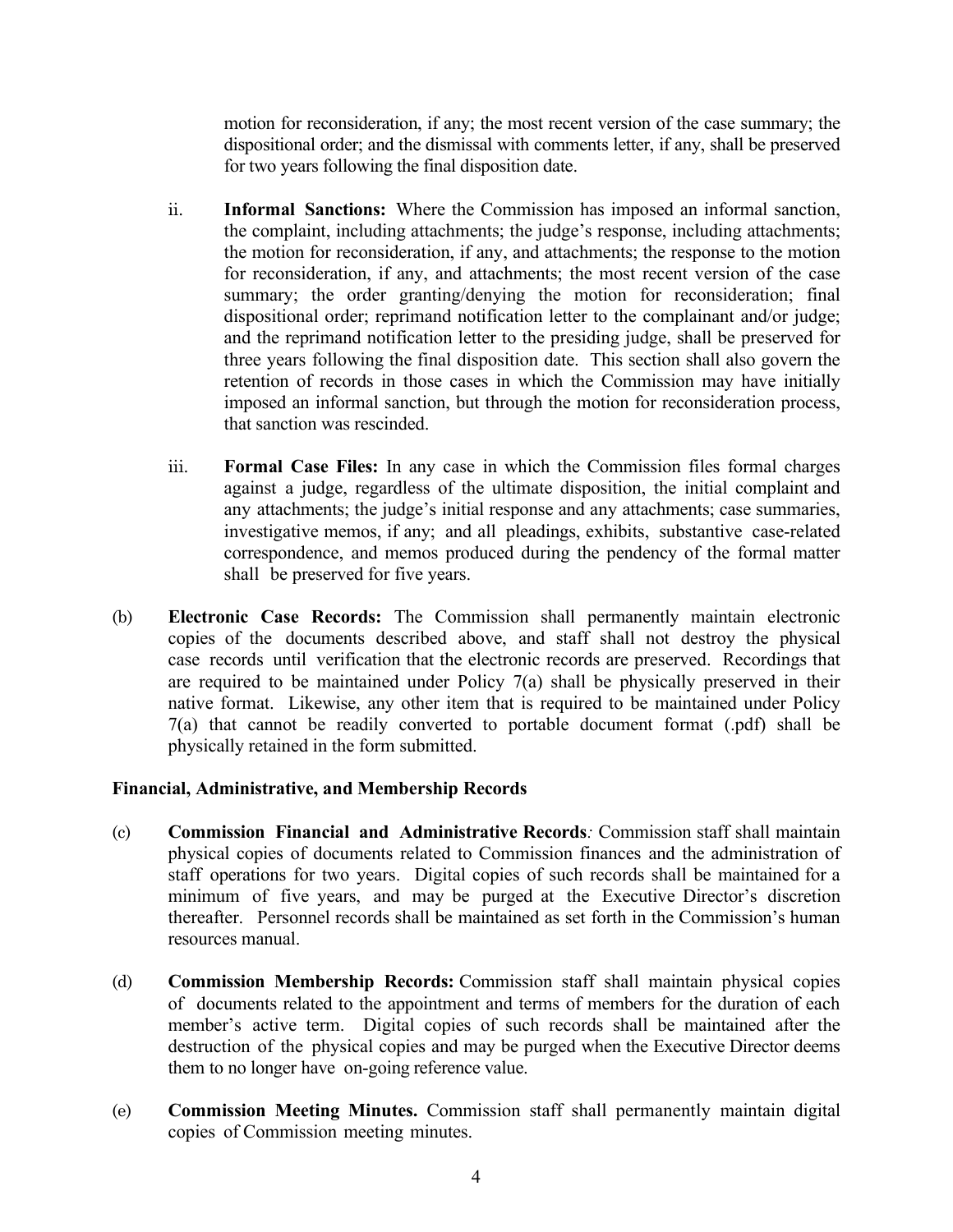#### **Records Relating to General Commission Correspondence**

Non-case-related correspondence, including digital correspondence, need only be preserved by Commission staff to the extent the Executive Director deems them to have on-going reference value.

#### **Miscellaneous Records**

Records not otherwise governed by the guidelines set forth above may be maintained, physically or digitally, to the extent the Executive Director deems them to have on-going reference value.

#### **8. Response to judge's inquiry**

Upon inquiry, the Executive Director may inform a judge that a complaint has been filed, that the matter is under investigation, and that the Commission has or has not yet determined if the complaint has any substance. The Executive Director may also explain that the judge will be notified, given a copy of the complaint, and asked to respond to the complaint in writing if a response is needed in order to resolve the matter. As a general rule, however, the identity of the complainant will not be disclosed to the inquiring judge until the judge is asked to respond.

#### **9. Disclosure of confidential information**

As of January 20, 2006, all complaints against judges must be made public but with varying degrees of disclosure. Rule  $9(c)(2)$  also permits the Commission to disclose confidential information in response to official requests from agencies and other organizations involved in criminal prosecutions, bar discipline, or selection and retention proceedings. Cases filed prior to that date are governed by the policy then in effect, which permits disclosure of only those disciplinary actions that reflect on a judge's ability, character or fitness for public office.

#### **10. Responsibilities of absent members**

Members who cannot attend a Commission meeting should notify the Executive Director as soon as possible and submit summaries of and recommendations for the cases they are assigned to review.

#### **11. Press releases**

Press releases shall be issued by Commission staff within a reasonable period of time after the following events:

- (1) After a judge files a Rule 25 response to formal charges.
- (2) After a hearing date has been set to hear the charges set forth in a statement of charges (including hearings requested to contest a public reprimand).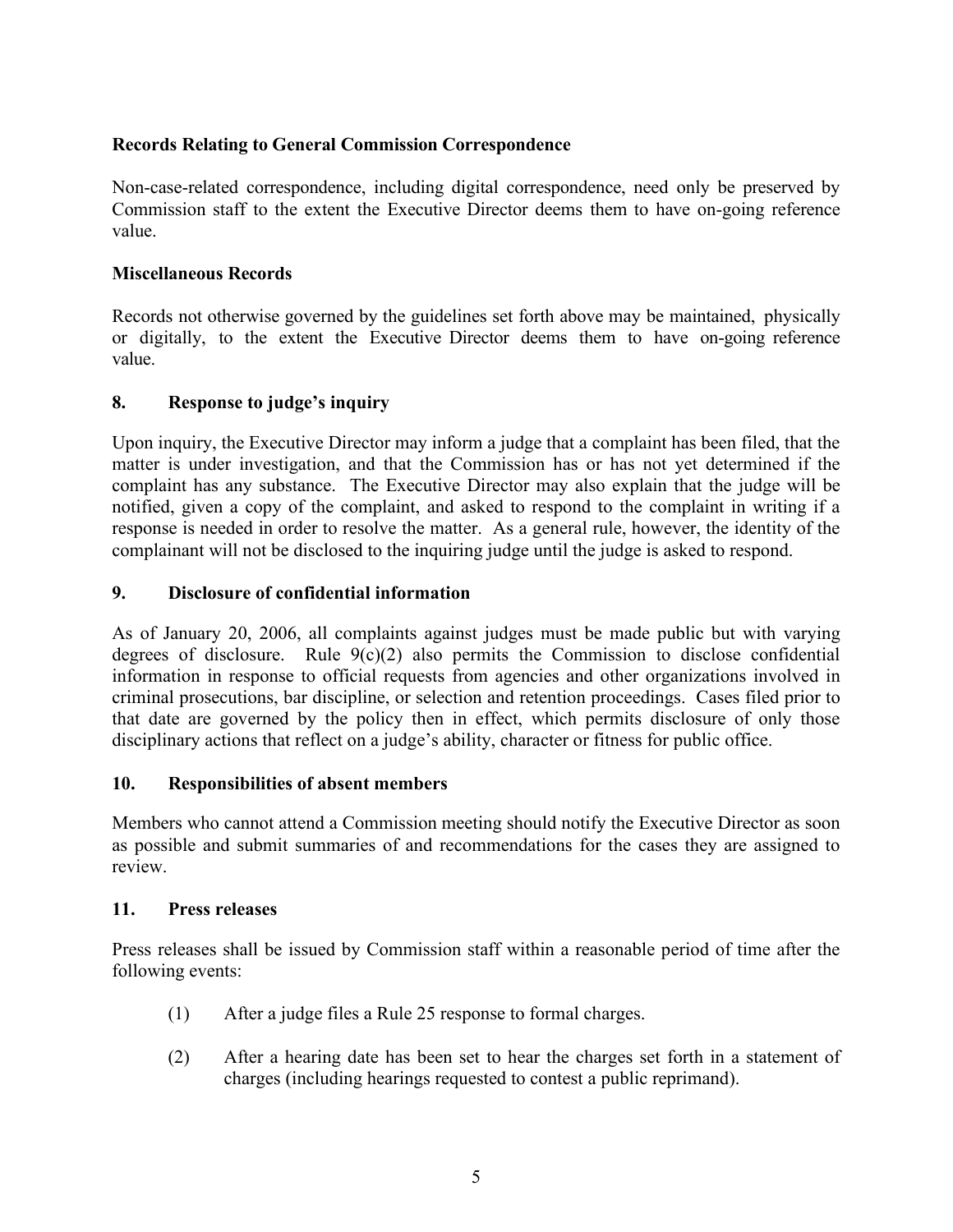- (3) After the Commission and a judge have entered into an agreement to resolve impending or pending formal charges by resignation or retirement of the judge.
- (4) After the Commission, a hearing panel, or a hearing officer has issued a decision in a case that is not subject to further review by the Arizona Supreme Court.
- (5) After the Arizona Supreme Court has approved recommended discipline by consent.
- (6) After the Arizona Supreme Court has issued a decision in a case subject to its review under Commission Rule 29.
- (7) The Commission may also issue press releases in other circumstances as deemed appropriate by the Commission chair.

The complainant, respondent judge, or counsel if represented, and the Commission will be provided a copy of the press release.

#### **12. Judicial Ethics Advisory Committee**

The Commission's office may be used as the mailing address for the Judicial Ethics Advisory Committee and requests for advisory opinions may be processed by the Commission's staff pursuant to Rule 82 of the Rules of the Supreme Court.

- **13. Staff leave repealed. See Policy 20.**
- **14. Education assistance repealed. See Policy 20.**

#### **15. Photocopy charges**

The Commission may impose a fee for preparing copies of pleadings, opinions, or other public records that are not confidential. The fee shall be the same as that charged by the clerk of the Supreme Court, which is fifty cents per page as of January 1, 2002. The fee may be waived for single copies or small orders that require minimal time to process.

#### **16. Sole source procurement of outside counsel**

From time to time, the Commission may hire outside counsel to assist its staff attorney in the prosecution of complex cases in formal proceedings. Since the Commission's budget for legal services is severely limited, outside attorneys are usually hired on fixed price contracts that require the pro bono contribution of any services that exceed a certain amount. In light of this provision, the Executive Director or the Commission chair may solicit and enter into contracts directly with potential candidates without competitive bidding in accordance with Rule 40 of the Procurement Rules for the Judicial Branch adopted by the Arizona Supreme Court.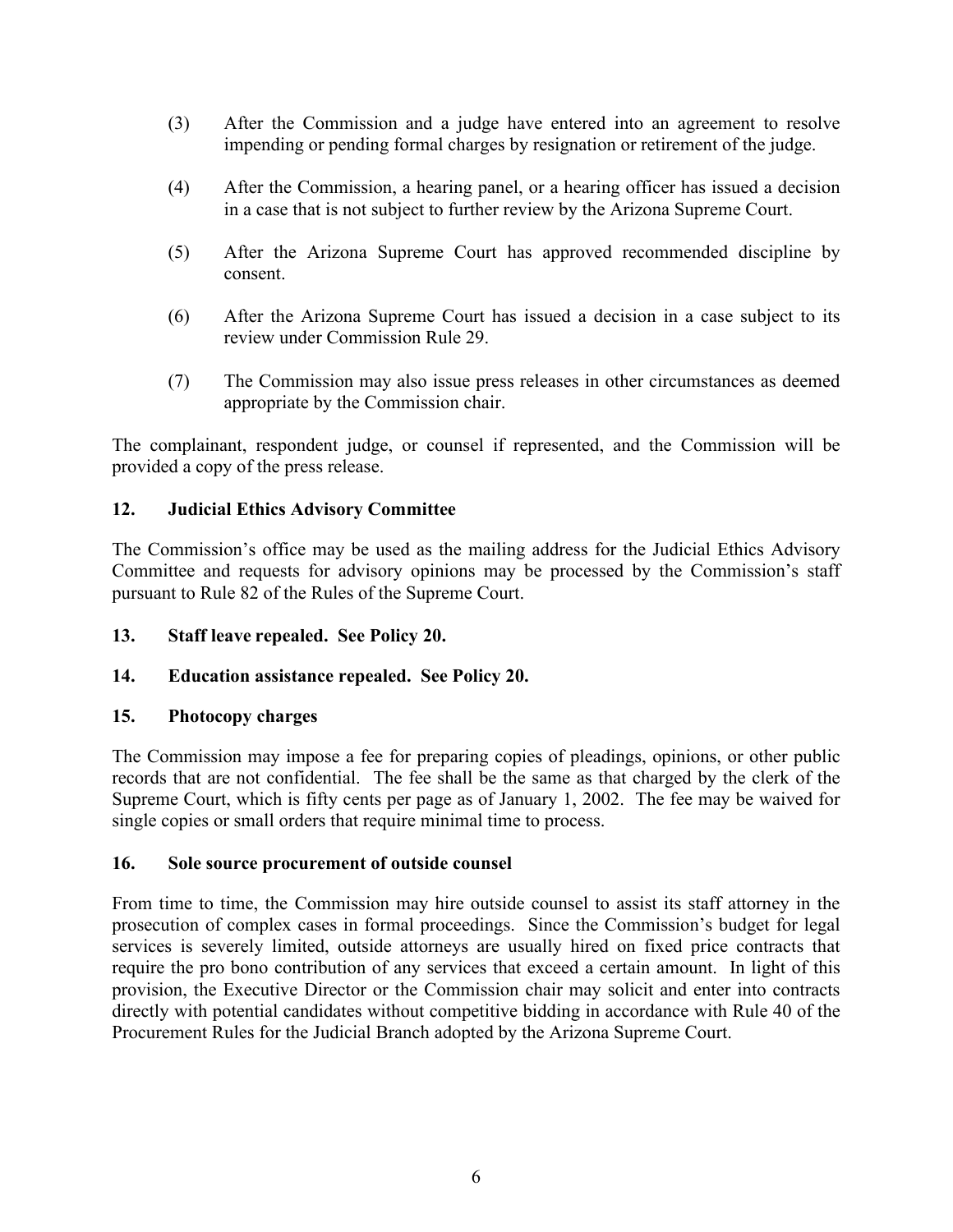#### **17. Request for judge's response**

Requests for the release of a judge's response shall be considered by the Commission under the standard set forth in Rule  $9(c)(1)$ .

#### **18. Complaints against Commission members and staff**

- (a) **Members.** Complaints against Commission members shall be processed in the same manner as other complaints. They shall not be considered by the Commission in the presence of the member under investigation. If a case involves confidential information, a complaint shall be listed on the agenda without revealing the identity of the complainant, and the Executive Director or the disciplinary counsel shall make a confidential report to the Commission.
- (b) **Staff.** Complaints against Commission staff shall be processed in the same manner as other complaints, however, the staff member under investigation shall be screened from the processing, investigation, and adjudication of the complaint. The complaint shall not be considered by the Commission in the presence of the staff member under investigation.

#### **19. Disciplinary Alternatives**

The following guidelines shall apply when issuing dispositions and sanctions pursuant to Rules 16, 17 and 18 of the Commission's rules.

- (a) Rule 16(a) allows the Commission to dismiss a complaint that fails to allege an act of judicial misconduct, lacks sufficient evidence to support an investigation, is solely appellate in nature, or is otherwise frivolous, unfounded or outside the Commission's jurisdiction. A dismissal shall be in the form of a notice or order indicating the reason for the Commission's action.
- (b) Rule 16(b) also allows the Commission to dismiss a complaint with comments reminding a judge of ethical obligations or recommending changes in the judge's behavior or procedures. A dismissal with comments shall be in the form of a notice or order indicating the reason for the Commission's action, supplemented with a confidential letter to the judge in one of the following forms:
	- (1) An advisory letter explaining that even though the judge's conduct did not technically violate the code, it suggested an appearance of impropriety that could be avoided in the future if the judge is willing to modify his or her behavior or court procedures as recommended by the Commission;
	- (2) A warning letter that draws the judge's attention to the potential consequences of persistent behavior that does not rise to the level of judicial misconduct but nonetheless creates an appearance of impropriety; or;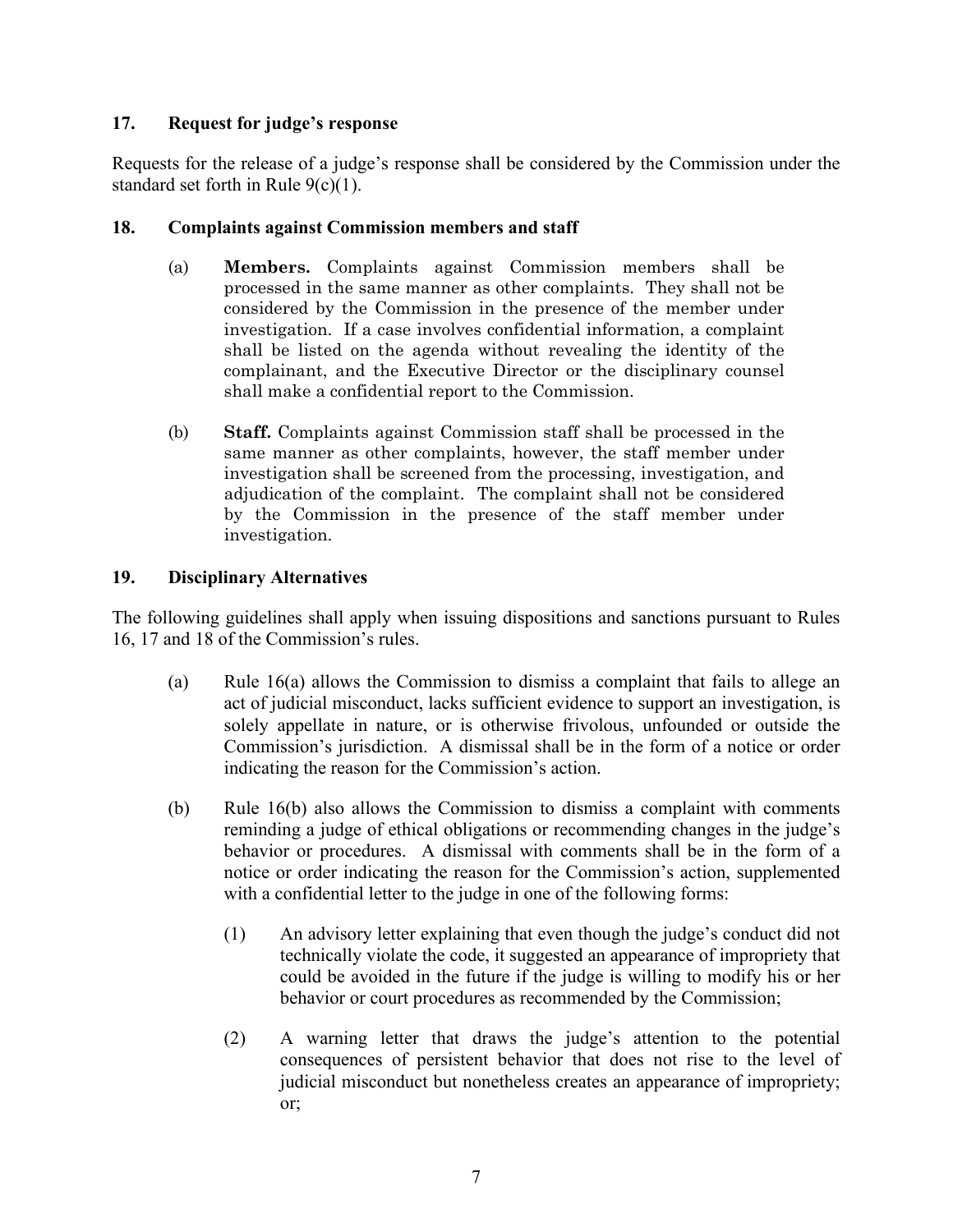- (3) Any other appropriate written communication that conveys the Commission's concerns about the conduct of the judge.
- $(c)$  Rule 16(c) allows the Commission to recommend additional forms of discipline in conjunction with informal and formal sanctions including, but not limited to, professional counseling, judicial education, mentoring, or other similar activities such as addiction recovery or rehabilitation programs.
- (d) Rule 16(c) allows the Commission to confer confidentially with a judge at any time to discuss disciplinary alternatives including voluntary retirement or resignation. The Commission may invite a judge to meet privately with the full Commission or it may delegate this responsibility to one or more members of the Commission or its staff.
- (e) Rule  $17(a)$  allows the Commission to reprimand a judge without a formal hearing for conduct that is unacceptable, under one of the grounds for judicial discipline, but not so serious as to warrant formal proceedings or further discipline by the Supreme Court. A reprimand is a public rebuke for conduct that usually, but not always, involves an isolated incident or easily-corrected behavior.
- (f) Rule 18(a) allows the Commission to recommend to the Supreme Court that a judge be censured for misconduct. From the Commission's perspective, a censure is a stern public rebuke for serious misconduct that may have occurred only once or infrequently but is too offensive to ignore or to resolve informally. A censure may also serve as a public warning to other judges.
- (g) Rule 18(a) also allows the Commission to recommend to the Supreme Court that a judge be suspended for misconduct. From the Commission's perspective, suspension is a temporary sanction involving the suspension of judicial privileges and compensation for egregious or repetitive misconduct that does not require removal from judicial office.
- (h) Rule 18(a) further allows the Commission to recommend to the Supreme Court that a judge be removed for misconduct in office. From the Commission's perspective, removal is appropriate for extreme or gross misconduct involving a judge's integrity, fitness for office, substantial harm to public confidence and trust, damage to the reputation of the judiciary, or the ability to perform judicial duties.
- (i) Rule 18(e) allows the Commission to recommend the imposition of other formal sanctions, including the assessment of attorney fees and costs. It is the Commission's policy that staff disciplinary counsel will keep contemporaneous time records of all work related to a Commission case once the Commission Chair has approved the formation of an investigative panel. The Commission finds that at this juncture, the time when staff and the Commission Chair deem an investigative panel necessary, it is reasonably likely that the matter may become a formal case, for which, an award of attorney fees may be sought. If and when the hearing panel resolves a matter in which the Commission has been represented by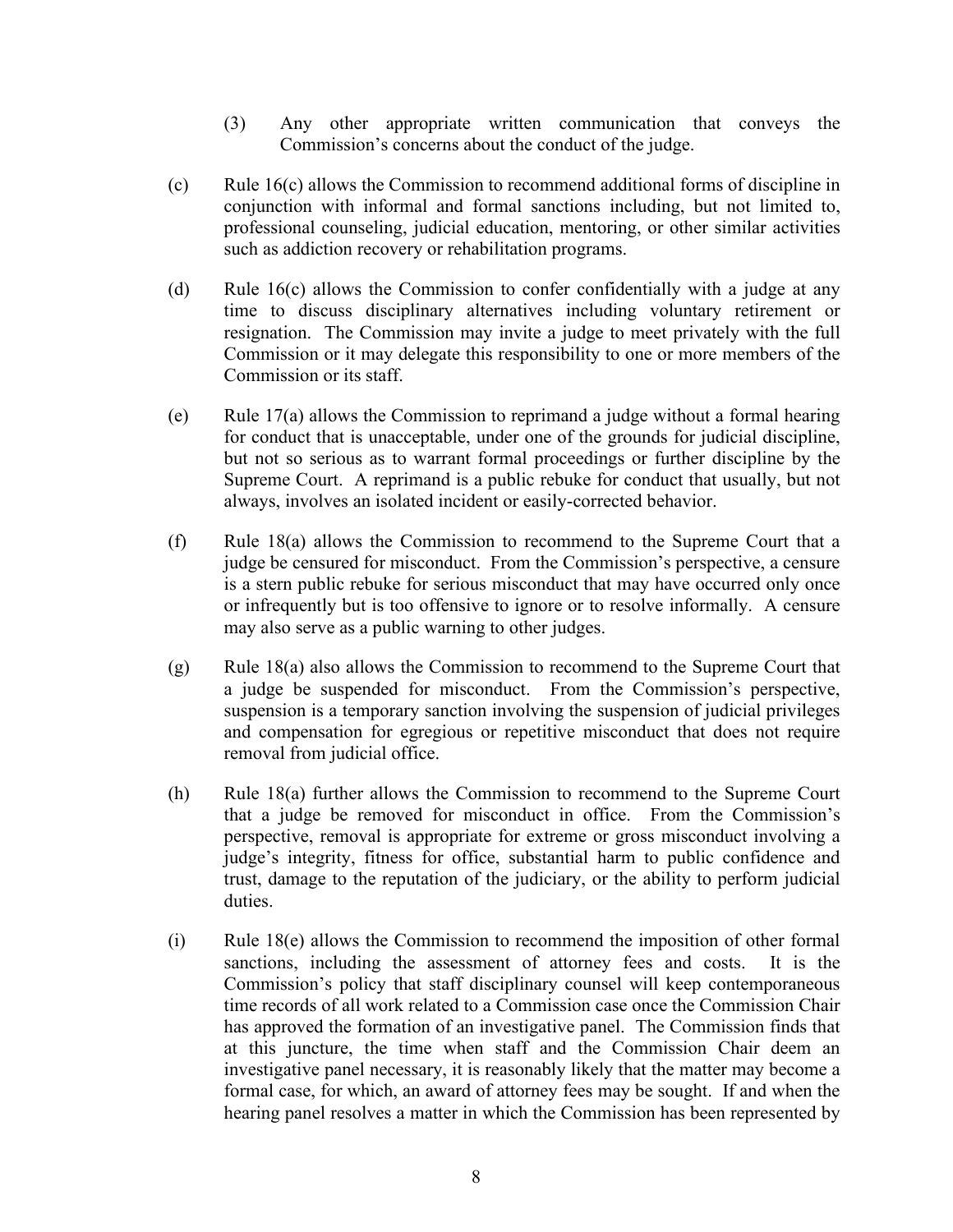an attorney or attorneys on its staff, the Hearing Panel Chair may direct staff to seek an award of attorney fees of up to the amount calculated by reference to Attorney General Policy AG-13. When the Commission has been represented by outside counsel, the Hearing Panel Chair may direct staff to seek an award of attorney fees of up to the amount it has paid outside counsel.

#### **20. HR Manual and Code of Conduct for Judicial Employees**

Commission administrative policies 13 (staff leave) and 14 (education assistance) are repealed.

The Commission adopts the *Human Resources Policies and Procedures of the Arizona Commission on Judicial Conduct*, effective January 1, 2013.

HR Policy and Procedure 6.18 (Tuition Reimbursement) is suspended until such time as the Supreme Court reinstates its tuition reimbursement policy.

Effective January 1, 2013, Commission staff shall comply with the *Code of Conduct for Judicial Employees* as it may be amended from time to time, subject to the following modifications:

- 1. Rules that refer to a "court" or "the courts" shall be interpreted to refer to the Commission. Rule 2.6, for example, refers to providing litigants' assistance related to "the court's resources and procedures" and should be interpreted to reference the Commission's resources and procedures.
- 2. The Executive Director, disciplinary counsel, and administrator shall not be considered "court managers" as that term is used in the *Code* as their conduct cannot reasonably be interpreted as official acts or positions of the judiciary.
- 3. Rule 2.9 shall only apply in the context of formal judicial discipline and disability proceedings and the reference to "judge" in the rule shall be interpreted to mean Commission members.
- 4. Rule 2.11(C) shall require a member of the Commission staff to inform the Executive Director and Commission chair of any potential conflict of interest, involvement, or activity of the staff member in a complaint or case pending before the Commission as otherwise required pursuant to the text of that rule.
- 5. The Commission chair may authorize staff members, notwithstanding the terms of Rule 3.1, to engage in volunteer activities sponsored by organizations or governmental entities that concern the law, the legal system, or the administration of justice. For example, the Executive Director has and continues to be authorized to serve as a member of the Arizona Supreme Court's Attorney Regulation Advisory Committee and as a volunteer attorney hearing panel member in the lawyer discipline process.